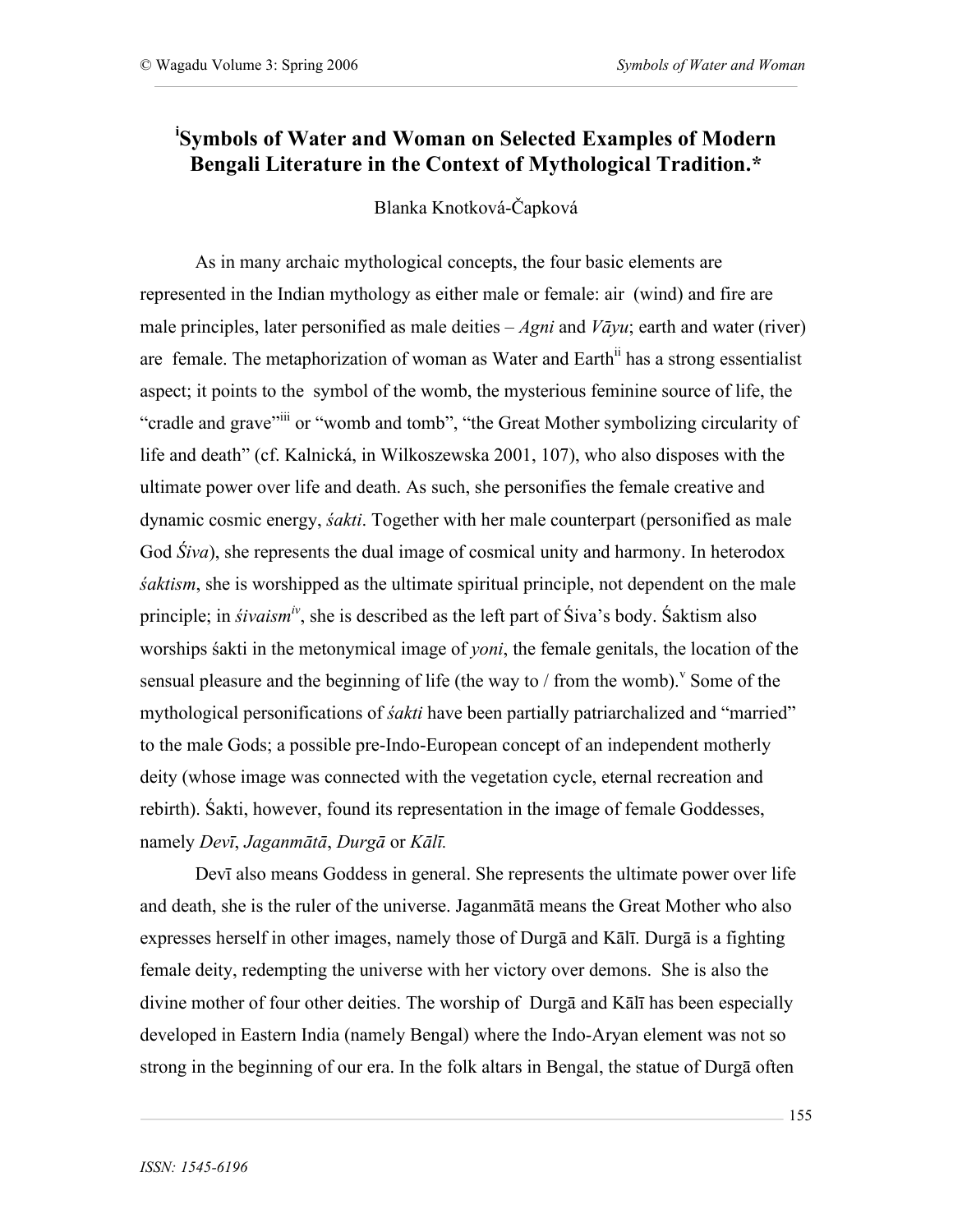appears without her divine husband Śiva, only with her children; the father-husband remains unexpressed. Kālī, as well as Śiva, represents creation, preservation and destruction – i.e. rebirth.<sup>vi</sup> She also has a terrifying image (depicted with a wreath of skulls on her neck) which refers to the destructive side of the all-mighty female power.<sup>vii</sup>

In the European literary context which stems from the Biblical tradition refusing any form of nature religiosity which would be gendered as feminine, the patriarchally conditioned symbol of the womb may also represent a negative and threatening image of chaos as disorder, which should be controlled and domesticated (cf. Braidotti 1991, 213). These metaphorizations refer to the image of the witch, a rebelling female who deserves punishment. Although Indian mythology has not excluded the feminine element from the image of the supreme spiritual principle, a remarkable gap between the independence of the Divine Mothers, and the gendered dependence of their mundane daughters has occurred. The mundane Indian woman has been subordinated to the masculine of domination<sup>viii</sup> and, in this way, the image of the witch as a disobedient, marginalized, non-conforming being can be applied on them as well. However, an important aspect of the Indian literary witches remains to be a fairy-tale motif of the surreal, magical destructive power: ..... tiger-women stories ... also indicate the means adopted by society to persecute women who do not conform to social 'norms'. … It appears to be another variation of the witch-hunting theme in Western culture." (Mishra, in Moitra 1996)<sup>ix</sup>

During the period of national revival (the so called Bengali renaissance), the literary archetype of the powerful Devī was transformed into the personified Mother country or a female fighter (*virānganā*) x , where we can trace strong mythological connotations. This metaphorized woman represents not only biological motherness but its attributed characteristics as well – protection, never ending love, consolation, safe recourse, the beginning and the end of life. In Bengali modern poetry, this metaphorization can be found from Rabīndranāth Țhākur's<sup>xi</sup> poems to the present. The following verses, excerpts from the Indian and Bengladeshi national anthems are examples of this metaphorization: "Āmār sonār Bāmlā" (My golden Bengal): "Oh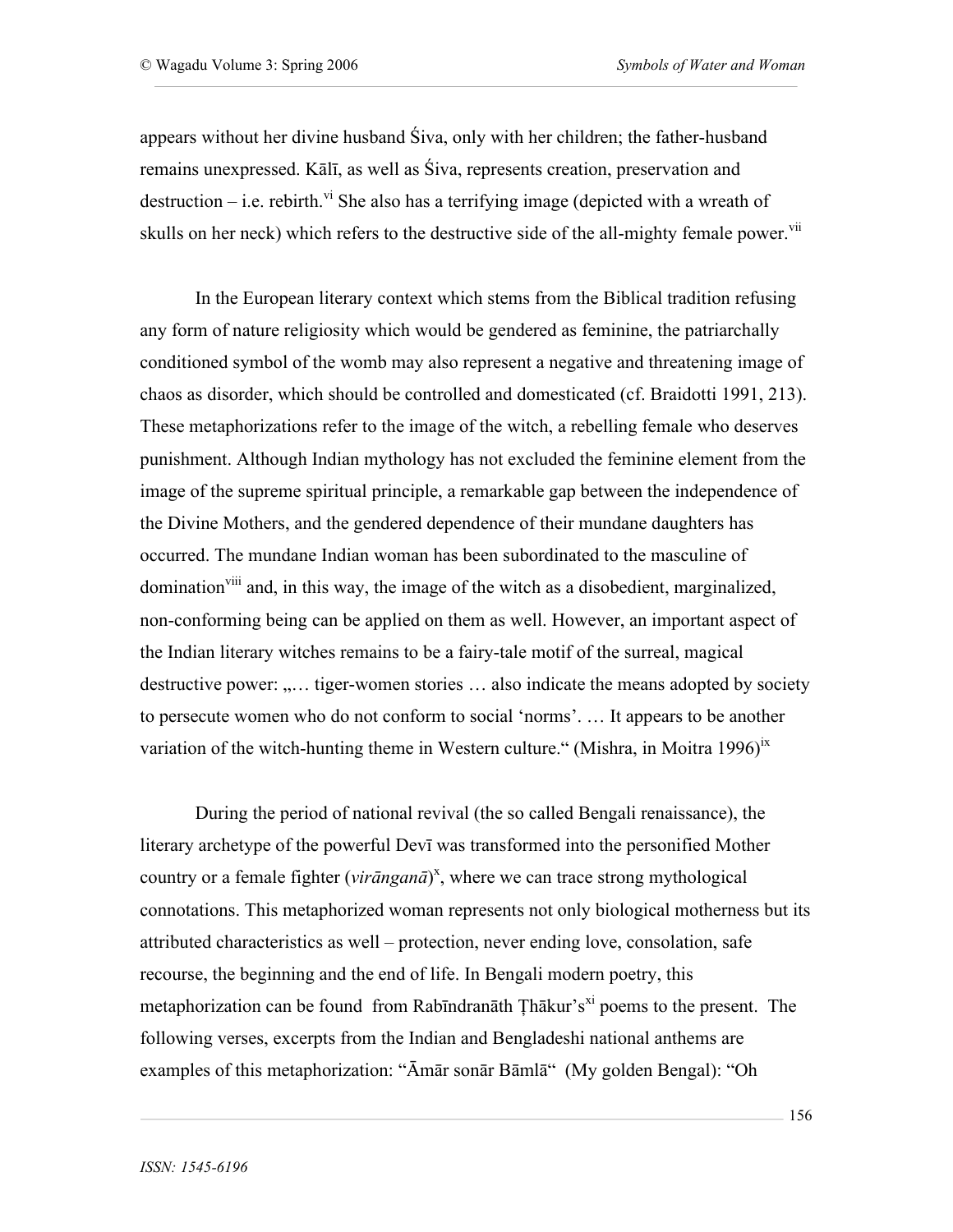mother, the smell of your mango forests in spring makes me mad, Oh mother, on your full summer fields I can see a honey smile, Oh mother, the voice of your mouth is for my ears like a nectar. Mother, if your face is sad, oh mother, I am sunk in tears" (Ţhākur, 1961, 189).<sup>xii</sup>

From post-Tagore<sup>xiii</sup> poetry we can choose as an eloquent example Sunīl Gangopādhyāy's poem "Āmār sab āpanjan" (All my relatives, Gangopādhyāy, 1997, 63) where Indian rivers *Gangā* and *Padmā* are personified as the author's sister-in-law and a young lover,<sup>xiv</sup> the Mother-country (Bengal) is personified as mother who is asked to give blessing:

..The green waves of the paddyfields are my mother. Mother, I am sitting down close to you Please put your hand on my head, mother, and give me a blessing." (Gangopādhyāy 1997, 63)

Hindu Goddesses strightly connected with water are the personified Indian rivers, *Gangā* and *Sarasvatī.* Gangā is also attached to Śiva, as his second wife. The water of Gangā is sacred, it is often brought in a small pot to the rituals and *pūjās* (annual celebrations of the deities). It is believed to be the cure for all diseases, bringing immortality and also purifying from sins. These explain why people wash in it during the celebrations. Also, the effigy of any deity, is sunk into water at the end of the pūjā ritual, preferably in the river Gangā ( in a ceremony called *biśvarjan*, the sacrifice). This ceremony symbolizes the return of the essence of the deity onto its material representation. Gangā as Goddess is depicted as a white young woman usually sitting on a fish, holding in her hands a lotus and a small water pot.

Sarasvatī is the Goddess of wisdom, learning and art. She is the mythological wife of Brahma, the God-Creator. Sarasvatī is a mythical river of the North-West India. She is also usually depicted as a white young beautiful woman, sitting on a lotus or a swan (or goose), holding in her hands a string instrument (*vīnā*), a book and corals. These river goddesses also symbolize female charm, and the image of "celestial beauty" – namely Sarasvatī, who is worshipped by poets and musicians. In this way, the river Goddesses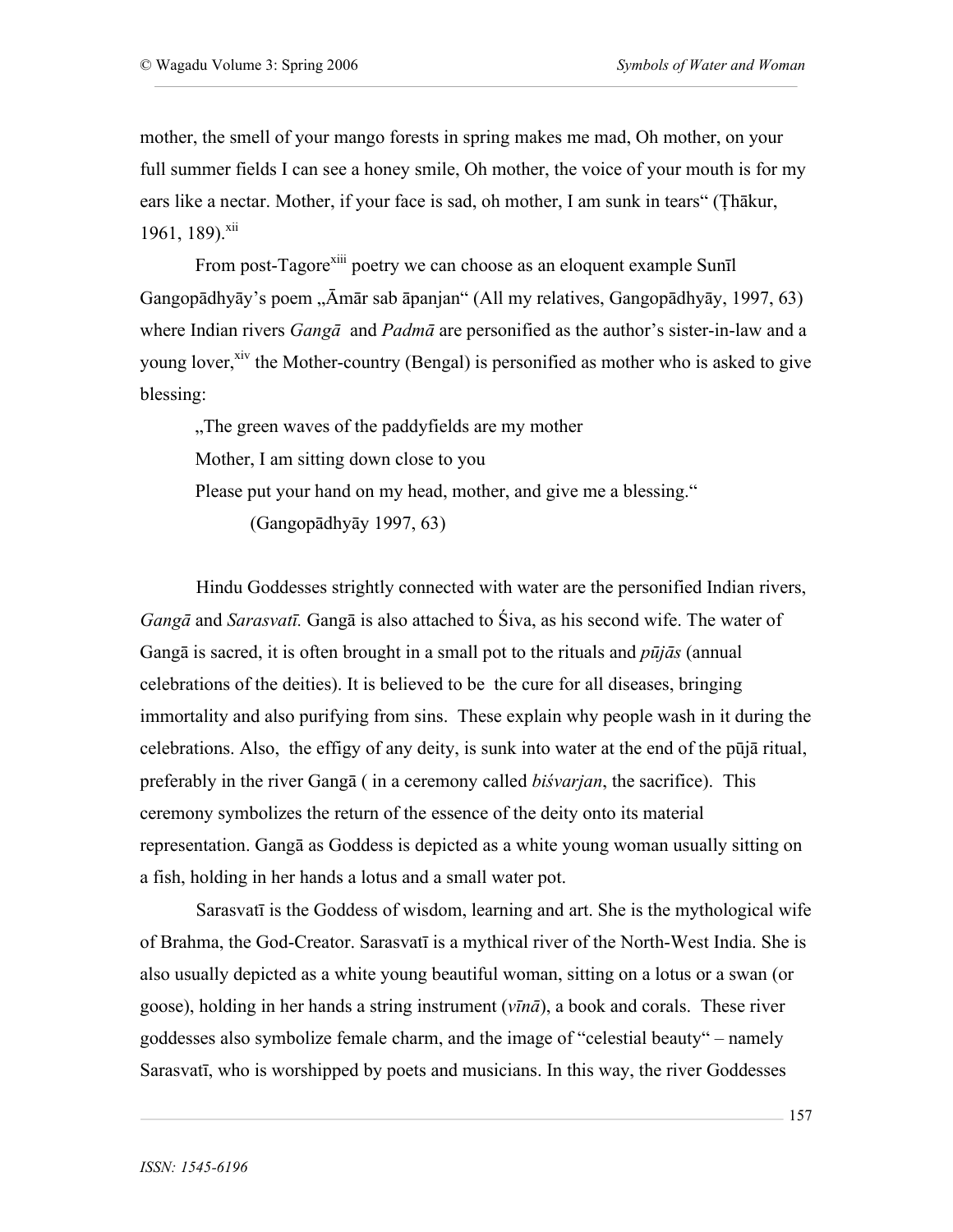become part of a broader (i.e. not only "waterly") iconization of woman as erotic symbol, a real / surreal lover.

Modern Bengali poetry has been reflecting the poetics of these mythological archetypes, even those drawing from basically secular contexts. In modern Bengali poems, river not only metaphorizes, personifies woman, it is also metonymically connected with her. The most frequent practice seems to be a combination of a metonymical connection and a metaphoric union of river and woman, where woman is as if a bodily part of the river; where poetic figurations point to the "natural" female qualities: mysteriousness, elusiveness, fragility, and, of course, beauty.

River represents the surroundings where woman inevitably belongs, a place where woman is usually to be found  $-$  a bond that is one of belonging, not of a mere similarity. There may be a real woman (most often a beautiful young girl or a lover), or an image of celestial woman, symbolizing desire, or perhaps nostalgia of a lost love:

"A woman is sitting by the river, for more than seven minutes

I could not see the river

The moment the woman stood up, the river disappeared …" (Gangopādhyāy 1997, 17)

Another example of the image of woman as half real, half symbolic, is found in the work of a Bengali symbolist poet Jībanānanda Dāś. In his poem "Banalatā Sen" (Dāś 1981, 51-52; the name of the poem is the name of the heroine). On the first plane, the heroine is a real lover; on the second plane, she represents a refuge for a man as eternal wanderer, tired with the world. She symbolizes the "eternal feminine" as home and refuge. This symbolism is transferred back to the physical level and it is attributed to the heroine metaphorically and metonymically – her eyes, i.e. a part of her body, are the ", eyes of a bird's nest." She is directly connected with water as river, and earth as India, the mother country (*deś*): her dark hair symbolizes the nights of Bidiśā, her face symbolizes the architecture of Śrābaşţi (both famous historical places). On a more abstract level, she is a symbol of darkness (eternal womb?) which represents not only her immanent surroundings – both the river and the heroine symbolize eternal peace. The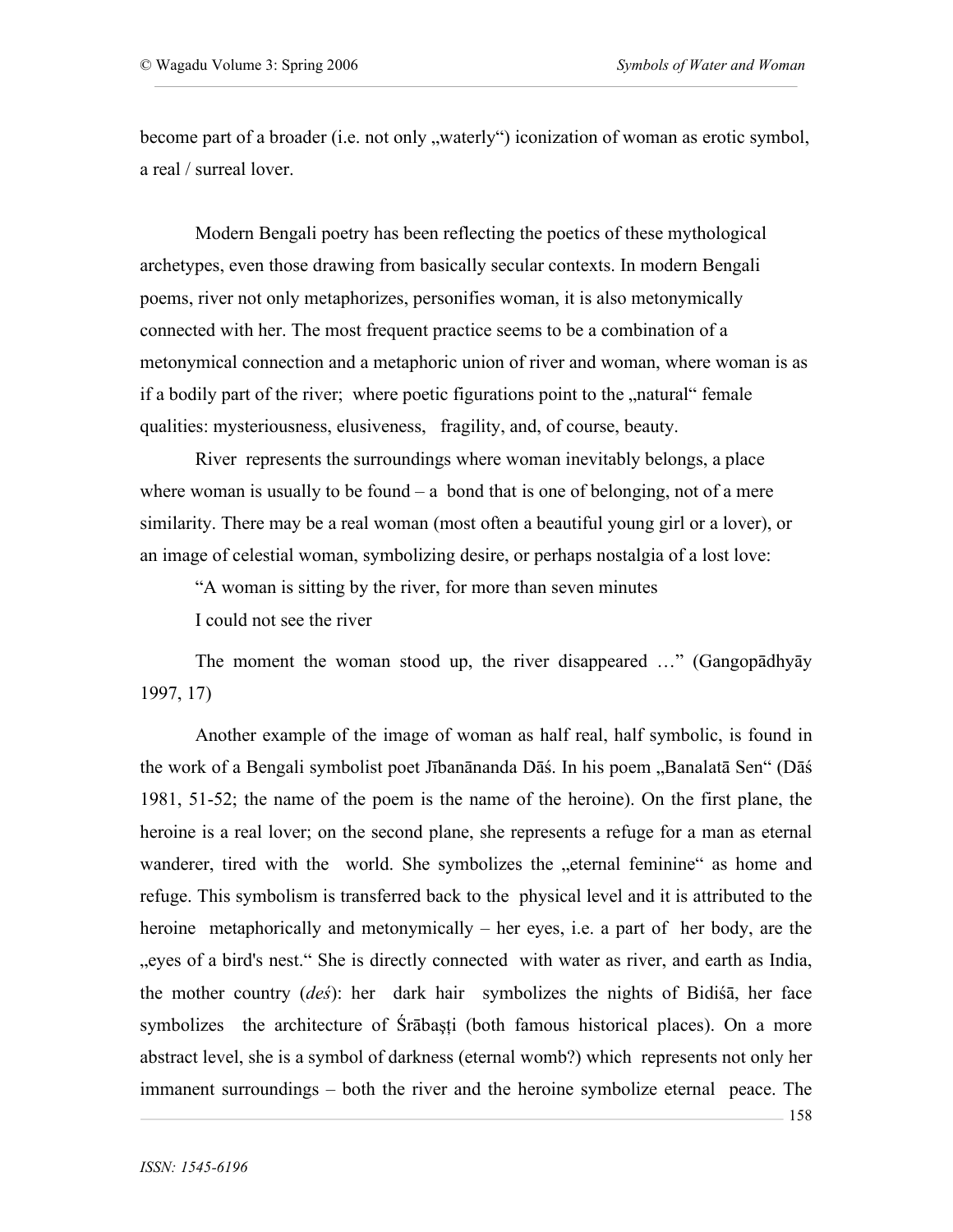motive of peace and recourse then passes a development from temporary and immanent to eternal and transcendental:

 $Birds$  return to their nests – all rivers flow home – the ledger of life is closed;

Only darkness remains, the time to return to Banalata Sen of Natore." XV

Water, however, may not represent refuge only for the male writer's perspective, where the woman is often static, an icon of silent attractiveness Water also personifies not just a mysterious depth (the eternal womb), but a horizon without boundaries. This has been impressively pictured in the film *Fire* by a Canadian director of Indian origin, Deepa Mehta (1996).

In this film, some scenes and traditional gender stereotypes of the story of one of the great classical epics, *Rāmāyaņa*, found one of the most subversive interpretative paraphrase. A story of deserted, unfulfilled marital relations which gives birth to a nonhierarchical, mutual lesbian love of the two unhappy wives (and sister-in-laws) , is framed within the classical myth which overlaps with the modern plot in several scenes. The name of the film, *Fire*, points to the role of fire in *Rāmāyaņa* – there, fire is to prove the chastity of the female heroine, *Sītā*, who is accused of infidelity to her royal husband *Rāma*, after having been kidnapped by a male demon, the *rākşasa Rāvana.* Her purity was challenged in two respects – as purity of the aristocratic social status, because she stayed, no though involuntarily, in the house of a low creature  $($ , untouchable $)$ , and, especially, her chastity as a wife, a royal wife. Although she is fully innocent, nothing is enough to prove her chastity – even the proof given by fire which does not harm her is eventually not sufficient. The key issue here appears to be the starting point of the judgment: she is not as much important as an individual, but as an element  $de/constructing$  the social order.  $xv1}$ 

*Sītā*'s possible impurity would threaten the performance of the social role of her royal husband who must be respected by his subjects to be able to rule (and protect) them. There can obviously hardly be a consensus between the starting points, if we put it in the way of  $\mu$ binary opposition" – the conservative concept, where the individual is subordinated to the normative (even perhaps oppressive) social order, and the liberal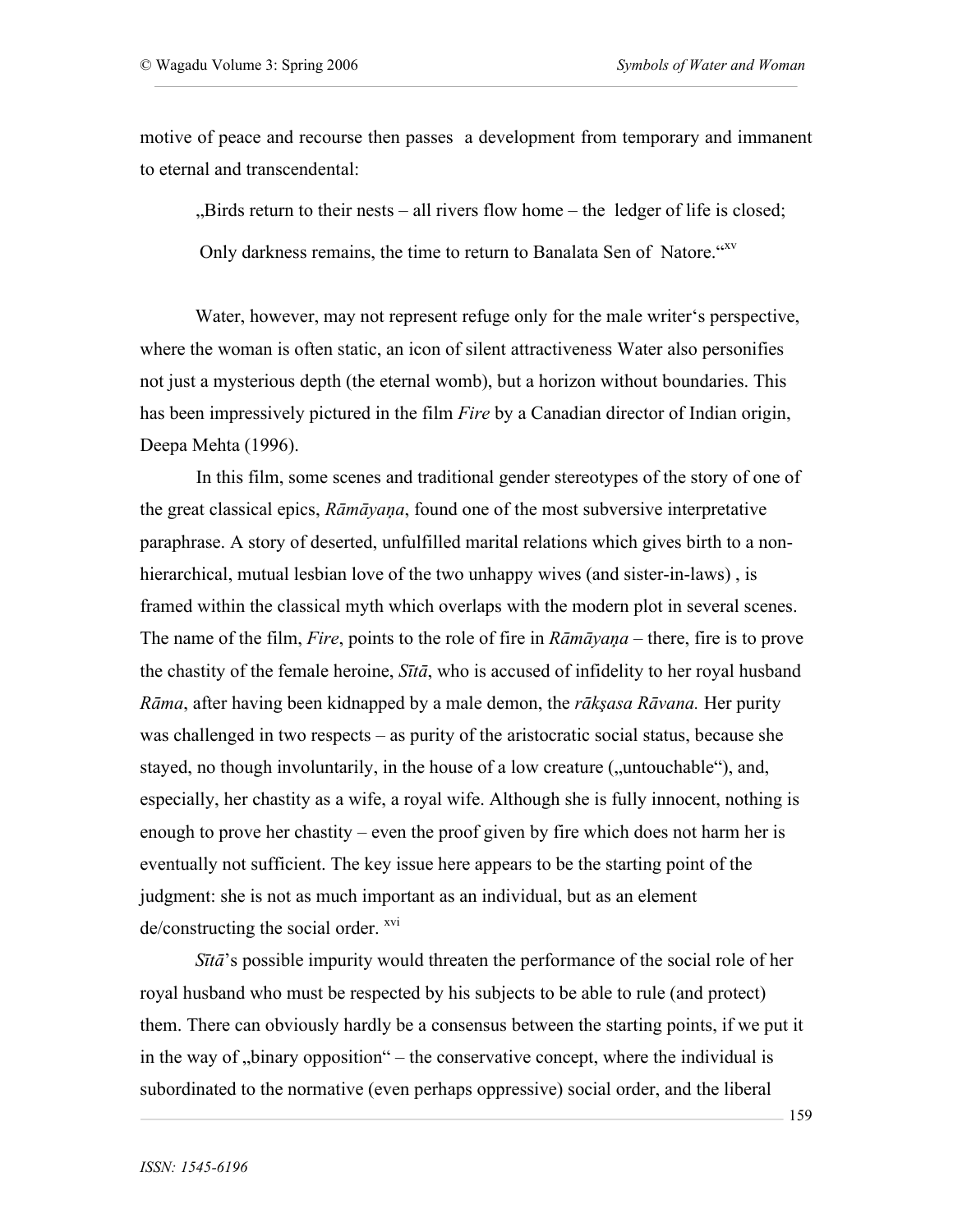concept, where the individual has the right to choose, even against the social norms, in the search for his/her happiness – at the cost of undermining the normative social order.

In Mehta's film, the image of fire appears twice – first as a part of a theatre (the protagonists watch the performance of *Rāmāyaņa*), secondly as a very real threat of destruction of one of the heroines. The scene takes place in the kitchen and it clearly connotes the medially disputed suicides/murders of Indian wives (because of dowry or other reasons). Fire (the male element), in the film, is not a symbol of purity, but first of unreal theatre the protagonists are spectators of, then of physical destruction. A purifying symbol of refuge, a motherly consoling embrace, is represented here by water (the female element): the main heroine longs to get to the ocean, which is repeatedly given as a refrain picture; she passes a glass of water to her sister-in-law (later her lover) after the thirst fast (they are fasting the whole day) for their husbands' long lives which the fast of the wives should bring – that seems to be their first physical contact in the film. At that moment they are just speaking about the longing to see the ocean once in life. In the end, after their love was revealed and they both had no choice but to follow their heart, and to leave the joint family, which they decide to do when they meet in a rainy darkness. Rain water is what washes away the ashes of fire that nearly killed one of them, water symbolically brings them relief.

The naming of the two protagonists as *Sītā* and *Rādhā* (Lord Krişņa's mythological lover) generated a sharp criticism from the Hindu nationalists. Fire has thus become a quite controversial picture in India.<sup>xvii</sup>

The ambivalence of water and fire, both as creative-and-destructive principles, sometimes complementary, sometimes antagonist, be it in their nature element symbolism or in the male-female symbolism, can be also traced in modern Bengali poetry. In a poem by Sunīl Gangopādhyāy, "Jal jena lelihān agun" (Water like a flaming Fire), water  $-$  in the form of river  $-$  is going to flood all the living around; the destructive power of water is similized here to that of fire. The fear of this power makes people feel like children before the face of the almighty, the only protection being a refrain of a prayer, a ,childhood verse pronounced through teeth trembling with fear"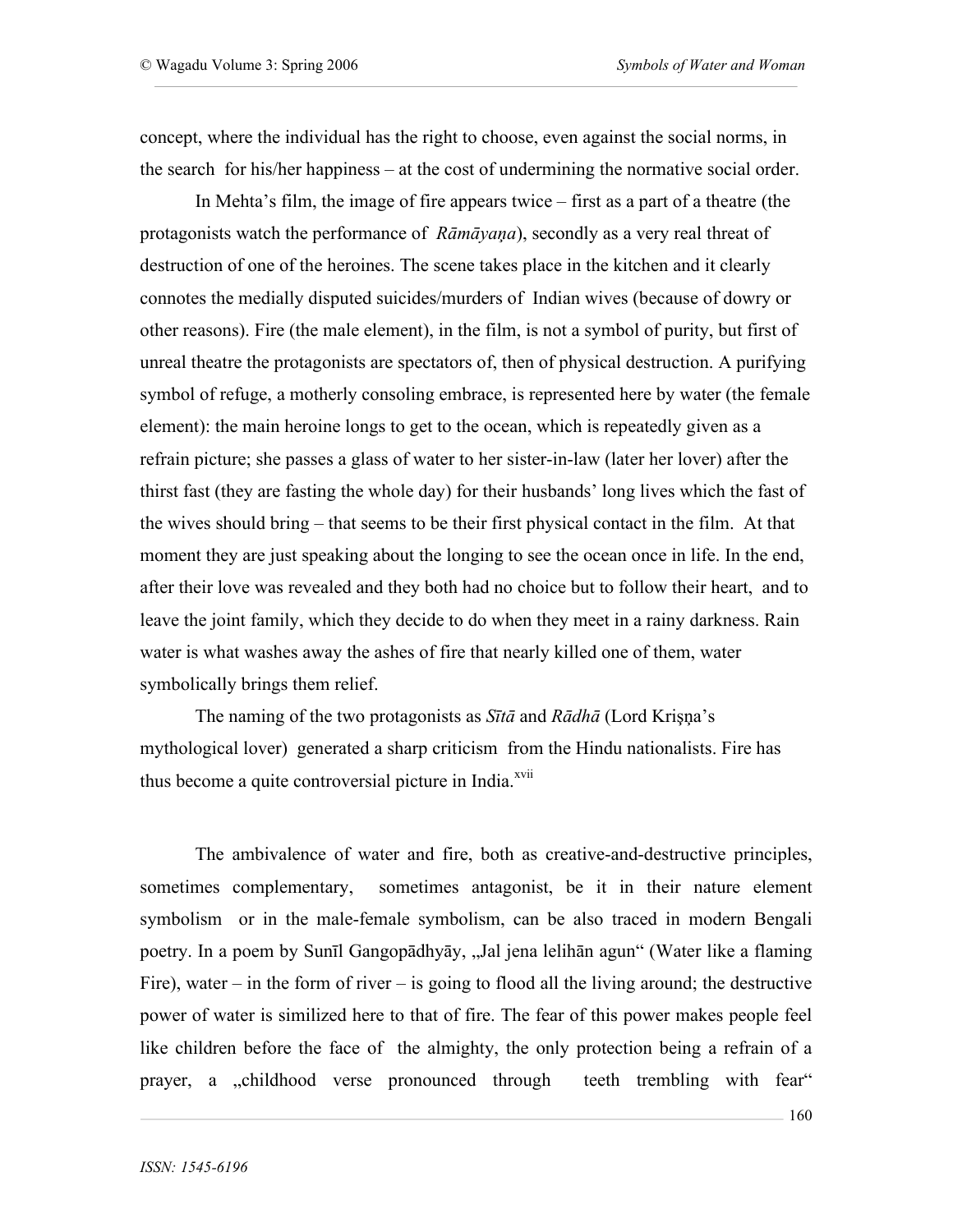161

(Gangopādhyāy 1991, 27), sounding both like a magic formula and a nursery rhyme: "River, do remain only in the river, do not burst into the house!"<sup>xviii</sup> The River (Water) is unpredictable, one day charming, the other day terrifying  $($ . One day I saw the water's beauty, the other day the same water dreadfully jumped out"). A man, confronted with the power of Water, is reduced to a child, he/she can only beg or worship, practices directed to the supernatural . The image of Water personified as an alive, dynamic river (also similized to a python<sup>xix</sup>) oversteps here the nature symbolism and enters the sphere of the supernatural. Still, the whole poem may also be read as fantasy, a nightmare, not real, but even in the daylight of a Kolkata street, evoking the archetypal images of the night's darkness.

 Flood has been a frequent theme of Bengali poems, but not always (at least not in the first plane) filled with the given archetypal connotations; the feeling of fear may draw a profane image of destruction, with no (or hidden) reference to the female destructive power, as in the following poem of  $\bar{A}$ nanda Ghoş Hāzrā, "The Wortex" (Jalkşaya):  $^{xx}$ 

"Disease from a secret injure skulks to capture the land

the invisible waterstream is sucking the roots

the house is crumbling, the house has crumbled down." (Hāzrā 1989, 39)

In the second plane, however, the poem may be read as a symbol of desolating loss of the traditional certainties – the expression for house (*bāŗi*) may also mean home; even a possible reference to water as superhuman archetypal power may be traced in the expression *gūrha* (here translated as "invisible") which may also mean "secret, hidden, profound, mysterious, occult or esoteric". In this interpretation, the roots of the certainties have been undermined from below, the source of the destruction is a perversion, an illness, and home – the symbol of safe refuge, has been torn down.

Another example of water (river) as the ambivalent symbol of life and death, creation-and-destruction, and the ambivalent attitude of the feminine and the masculine towards it, is the following Gangopādhyāy's poem, "In a rainy night" (Brstir rāte, Gangopādhyāy 1997, 63). The opening scene, told in the I-form, draws a parallel between water and creation (birth): a boy, born in a rainy night, hears a heavy rain even in his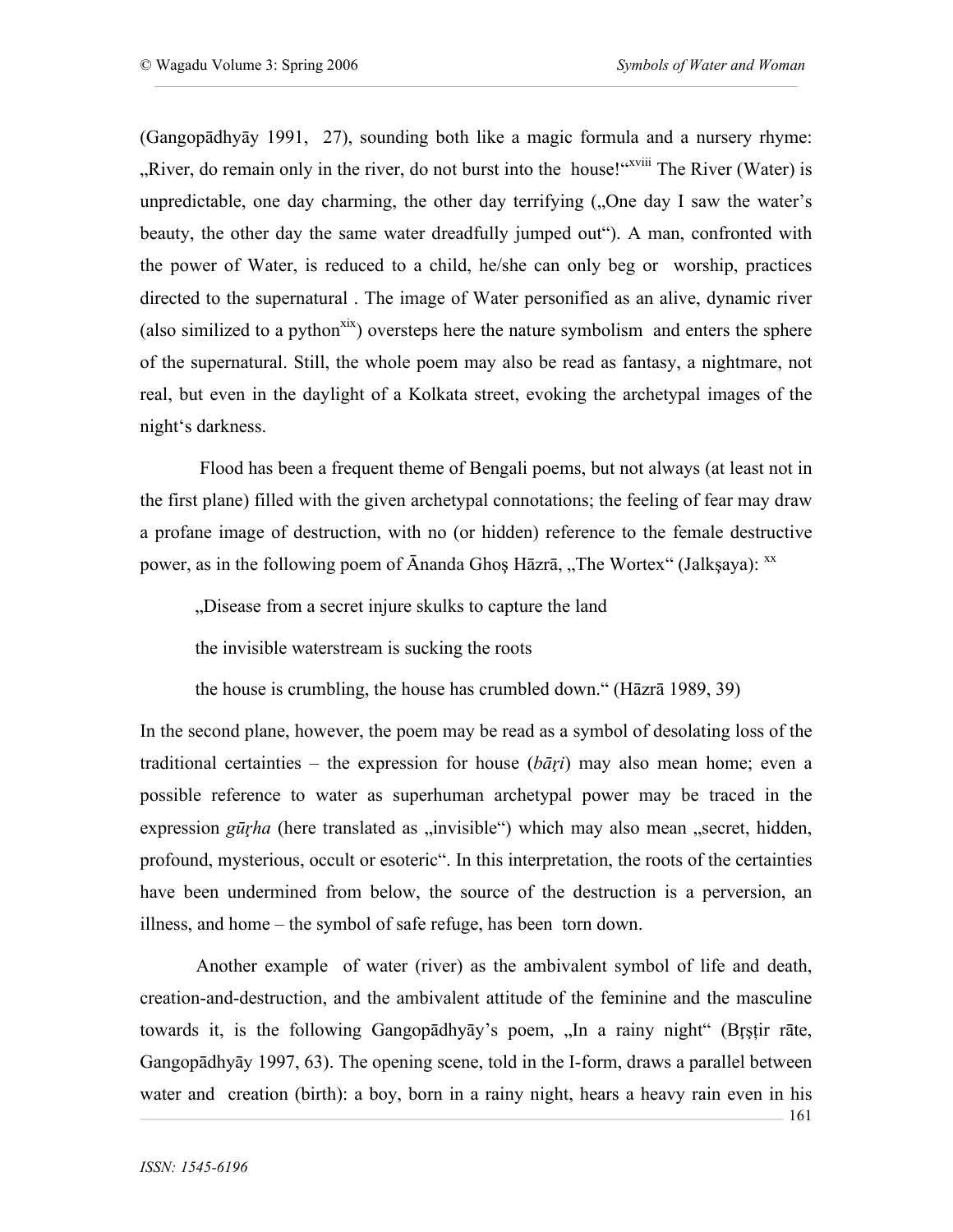mother's womb. Although "the river jumped from her banks into the house" – that may be a metaphor of giving birth, connected with pain; for mother and aunts, it is a "sad, painful memory" (*duhkha sm*ŗ*ti*), but still, remembering it, they laugh. The development of the metaphor of the womb thus shows that for the women the event of *jumping out* is joyful, even if temporarily painful or maybe even destructive.

In the following verses, childhood has gone ("that home is not there any more, even that river has disappeared"). Water, a companion of the life, changes its form – it is no more the water of a river coming from the womb, but the water of a rain coming from the heavens (see the masculine mythological *Dyāus*, the personification of Heavens). The rain water continues to fall, to beat, to jingle (*jhamjham*). The boy (now a man) looks up to the sky, he addresses the masculine Heavens where ( in the sky) he can see an actorlike cloud in a shape of a handsome or well-built super-man (*supuruş*); this image calls him, which can be interpreted as the call of the masculine world. The call comes at the adult age when the world of the womb is behind, both in its metaphorizing connotations of protection-creation, and devouring-destruction. Through a window, wet of rain (the motif of window may be interpreted as self-projecting mirror, or the world of the womb which has gone – this gone world can be seen through the window, although it is separated from the man by the window's glass). The man can eventually see an unknown figure stumbling on a muddy road who reminds him of his father. The identification with the male world has been accomplished. It is a world where the powerful Water does not bring mainly relief as it does in the female world, it brings obstacles, hard to overcome but necessary.

 Another (poetic, but quite traditional) comparison of the water in connection with male and female perception of it is given in Subhāş Mukhopādhyāy's poem "A day more" (*Āro ekța din*, Mukhopādhyāy 1989, 57).<sup>xxi</sup> The male poet's own association of the rain, though poetic in form, is rational  $-$ , there will be good paddy in the wet soil". In the end of the poem, he brings an image of a woman (his wife) who, unlike him who is just speaking and speaking, unites herself with the water, bathing her body in the pond"; she ", makes the darkness of the courtyard dance, light in her hand". The archetypal connection of woman and water makes just a part of the picture – the woman's union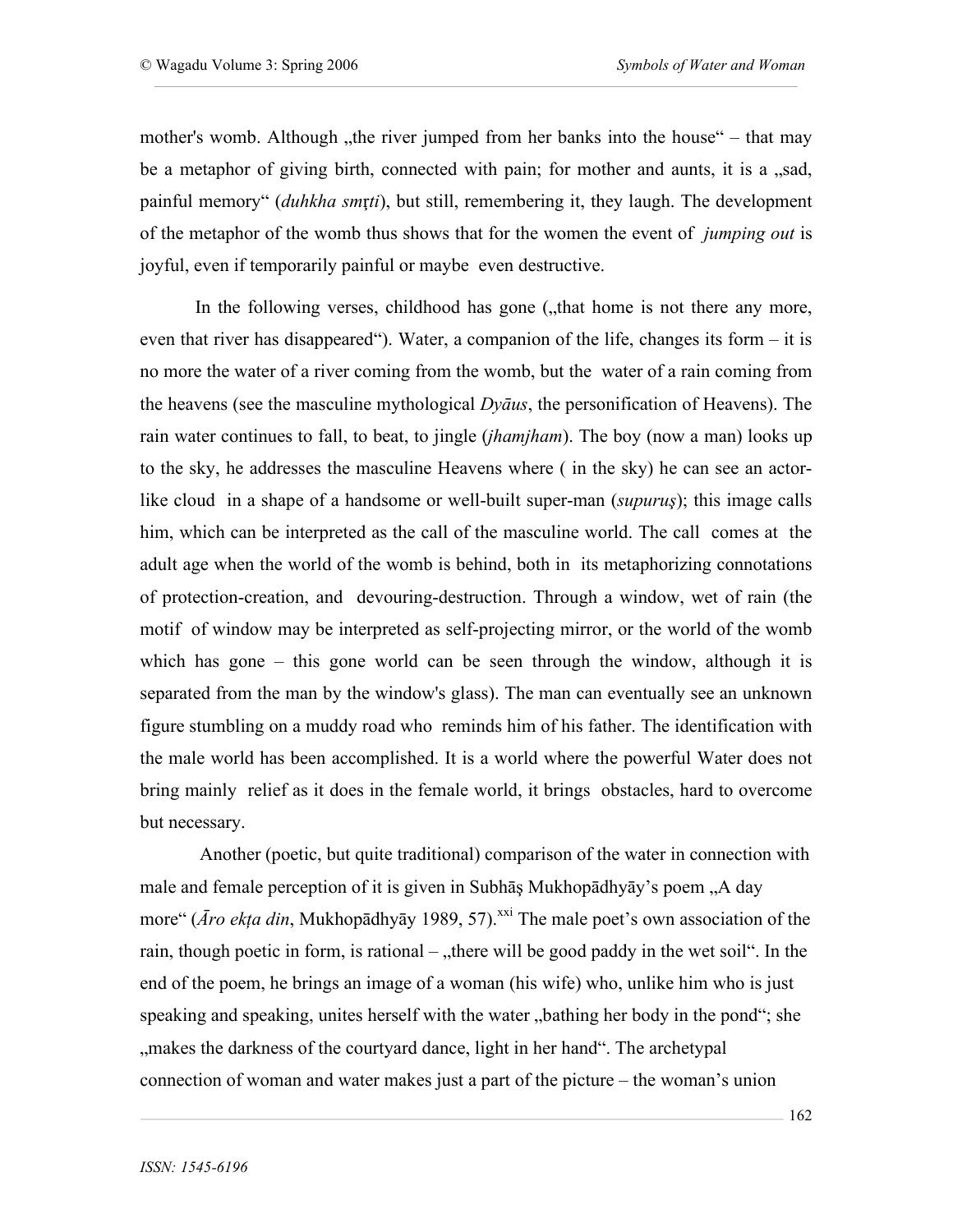with water is bodily and physical, not only that of an observer. As she enters the darkness, it does not seem to represent the archetypal chaos, on the contrary, she is bringing both real and symbolic light in it (woman as protector). In one other Mukhopādhyāy's poem "Why that" *(Kena ye*, ibid. 189), however, woman is associated with destruction: the relation (or maybe only the poet's affection for her) is described as stormy; suggested by the pictures of ominous wind bringing the sound as if from an abyss (possibly a metaphor of the womb). The woman in the poem is called , moon-faced", *bidhumukhi*, which may mean either just having a face beautiful like moon, or perhaps also a beauty beyond reach. The affection is further metaphorized as ever flowing river that goes on in spite of the storm. In the end, a rhetoric question "what for is all that? " addresses the woman – "you who are mysterious, you know, you who bring destruction".

Water as a part of a broader symbol of the harmony of nature, overlapping with the harmonious union of two lovers in affection and sensual pleasure, also appears in women's poetry. In Mallikā Sengupta's<sup>xxii</sup> poem "Ten days" (*Daśdin*, Sengupta 1988, 44), the woman telling the poem similizes the moments of being together with her lover to the mythologically connoted union of Heavens and Earth, the human lovers being not *like* them, but being *with* them: "We will *be* with the earth and the sky". The image reappears in the end of the poem again, together with the picture of taking bath; the bath, the sinking in water, explicitly expresses a feeling of a sensual joy after making love. In the second plane, it may also be interpreted as a union of the female lover with water as the feminine element. Such way of reading would be supported by the name of the whole collection of poems  $-$  <sub>1</sub>, I am a daughter of the ocean<sup>"</sup> (*Āmi sindhur meye*).

Water as a quite straightforward symbol of harmony and life plays also a role in some poems of Subodh Sarkār,<sup>xxiii</sup> e. g. in a poem without name in the collection of sonnets, "A sonnet kangaroo on a remote star" (*Krittikāy saneţ kyānāru*, 2003, 62). The sonnet creates a picture of nostalgia of a lost love, symbolized as a house lost in the past  $($ , a house that was  $-$  and is not any more) and other lost images – garden in starlight, lighted home, water and water waves (symbol of lost affection) in a sailor's tune. A variation of the theme where water plays the role of the key motif, is represented by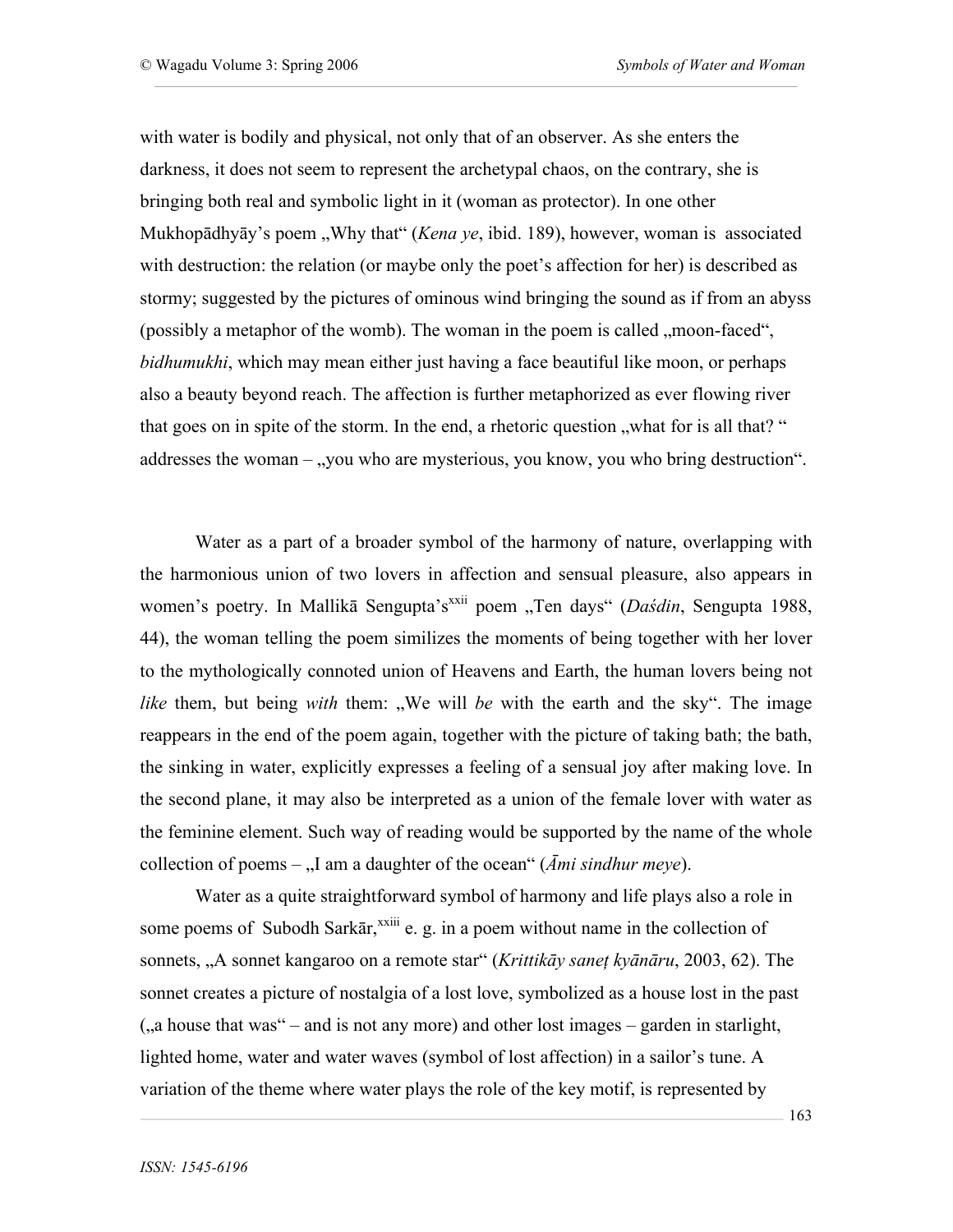another of Sarkār's poems, "Water" (*Jal*, unpublished, quoted with the permission of the author). Water is depicted as the source of life without which nothing can exist, a symbol of the presence of the beloved person: without his lover the teller would be like the sky without rain, like a river without water (river without water is pictured as "hands of a dead young girl", a metaphor of loosing waves), or like a hot afternoon without rain. <sup>xxiv</sup>

Water as a symbol of transience, elusiveness and mysteriousness may not always represent, even in male writings, traditional images of a desired female lover. A very special poem of Sunīl Gangopādhyāy, "Woman" (Nārī, in Gangopādhyāy 1989, 122-123) does not stem from any "natural" qualities of woman. Unlike these traditional images of beauty, elusiveness, destructive mysteriousness etc., it questions all these stereotypes, and the social roles traditionally ascribed to woman, which reduce her to an instrumental being. Woman is called "invisible", for many people even her real name is not known, and is unheard. For society, woman is known only in particular (traditional) roles – as mother, sister, daughter, lover, dancer, singer, hard worker, farmer, housewife, beggar with a child in her hands. But where is woman? Who is she? Woman, "about whom a band of decadent poets has lied for four thousand years"? Her unheard name is associated with a "water-colored light that mingles with water" (*yeman jaler madhye miśe thāke jal-raŋ ālo*), the name is elusive. Is woman elusive? The answer remains open. The water-symbol of mysteriousness and elusiveness appears, but in this context it is not an objectified image of a lover or any other particular role. What is elusive here is the very concept of female identity which is disappearing in the womb of water, connoting a return to (or unification with) the female divine principle.

Gangopādhyāy's demystifying criticism<sup>xxv</sup> of making woman invisible and unheard corresponds with some feminist literary theoretical concepts, namely that of Gaytri Chakravarty Spivak. In her essay *Can the Subaltern Speak?* (Spivak 1988), she criticizes the essentialist concept of female identity as silence, interpreted as "agency". She refuses the nostalgia for the traditional image of the "oriental" woman, who has not been silent, but silenced and subjected. However, as Spivak puts it, it is neither possible nor right to try to give women back their voice which they have never had; it is only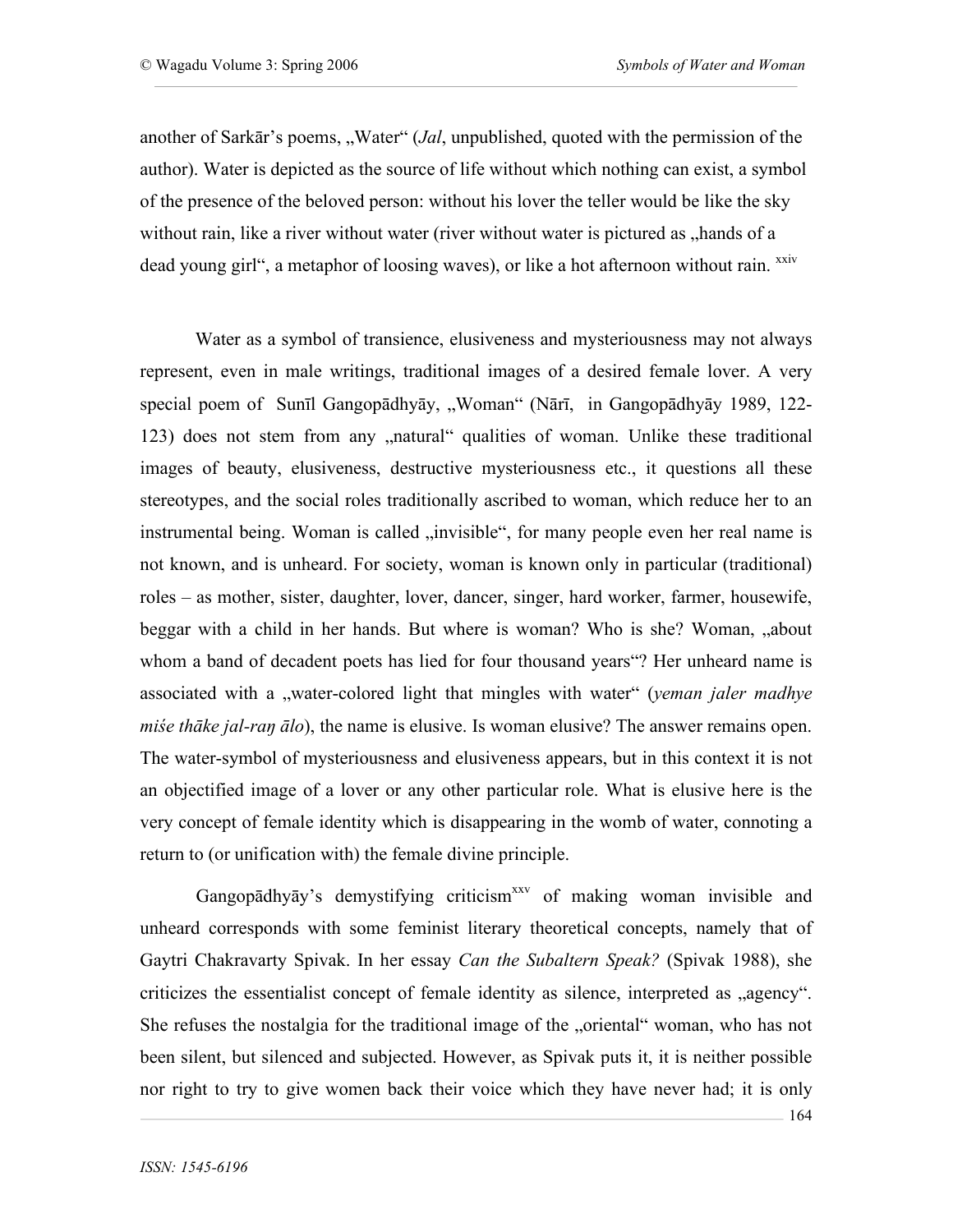possible to make space for them to find their voice in their own way. Not to give the subaltern voice, but to clear the space to allow it to speak.

To summarize: the woman-water homology appears in modern Bengali literature (namely poetry) in various aspects: as the archetypal symbol of creation and destruction, symbol of the womb as the beginning and end of life and rebirth (connoting both physical womb and eternal womb), and also of the womb as dark mystery; a symbol of the continuation, preservation of life, symbol of transience and elusiveness, traditional male poetic symbol of charm and beauty. All these images may be permeated with the picture of Mother which unites different symbolical figurations; it may point to the archetypal, almighty deity, to the picture of the Mother-country, and/or to the picture of a human mother who represents consolation, harmony and unconditional love (mostly for sons); the image of a loving mother and a loving beauty may, often in male poetry, overlap. In the demystifying, subversive (mostly female) poetic imagination, it may also construct the symbol of eternal unity with the female principle and articulate a specific concept of female identity, a hidden – and heterodox – matrilineal link.

## **References**

- Biedermann, Hans, *Dictionary of Symbolism.* Wordsworth Editions Ltd., New York 1992.

- Bourdieu, Pierre, *Masculine Domination*. Stanford University Press, Standford, California 2001 (translated from French).

- Braidotti, Rosi, *Patterns of Dissonance*. Polity Press in ass. with Basil Blackwell, Cambridge 1991.

- Damsteegt, Theo, "Violent Heroines: Ajneya and violence – revisited." In: *Violence Denied* (ed. by Jan E.M. Houben and Karel R. van Kooij). Brill's Indological Library,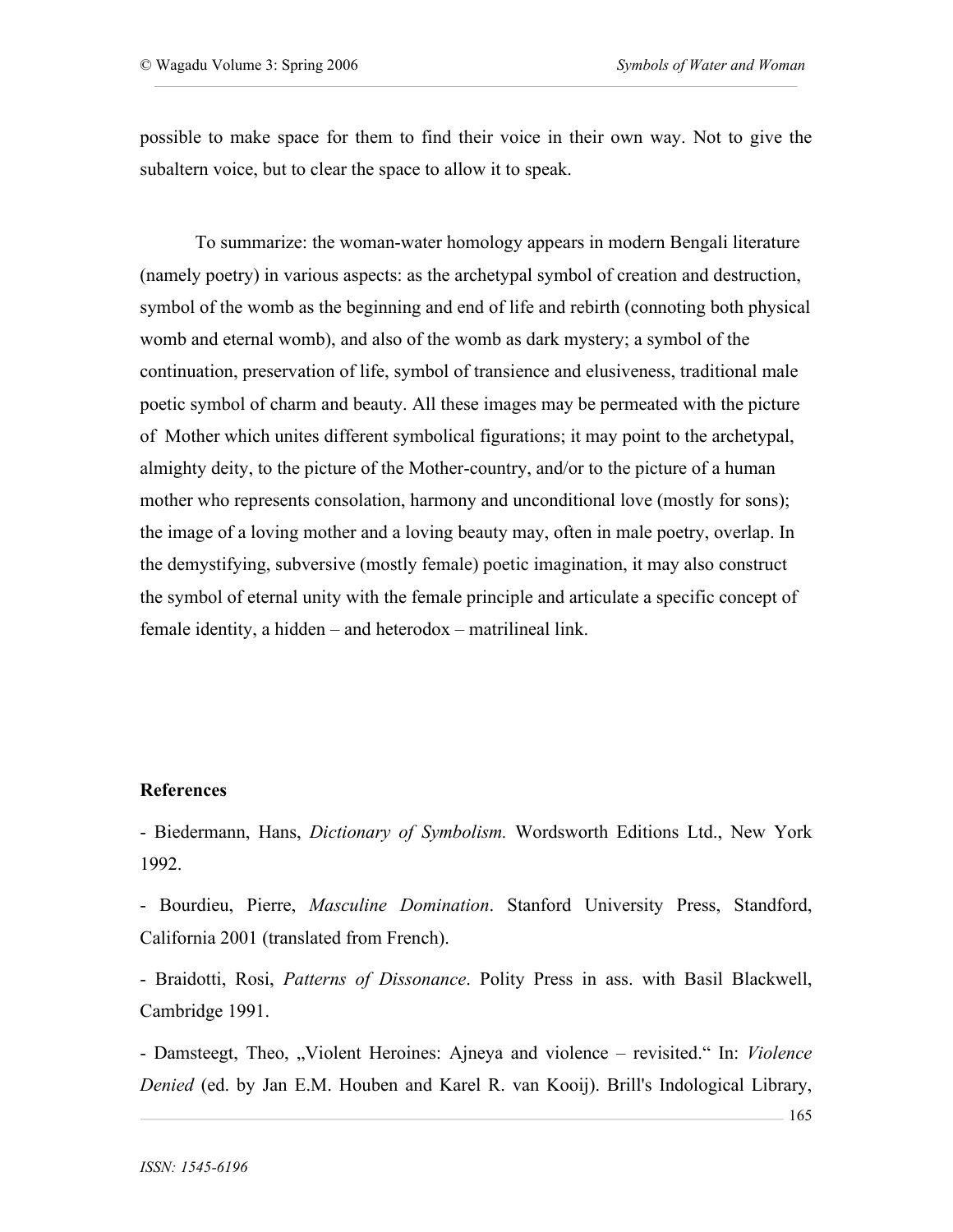Vol. 16, 1999, pp. 341-371. (In Damsteegt's reference, see also, Hansen, K., "The vīranganā in North Indian history, myth and popular culture." *Economic and Political Weekly*, April 30, 1988).

- Dāś, Jībanānanda, *Jībanānanda Dāśer şreşţha kabitā* (The Best Poems of J. D.). Bhārabi, Kalkātā 1981.

- Debī, Mahāśvetā, "Dainī" (The witch). *Nairhite megh* (Ominous Clouds). Karuņā prakāśanī, Kalkātā 1979, pp. 238-296.

- Filipský, Jan, *Encyklopedie hinduistické mytologie* (Encyclopaedia of Hindu mythology). Nakladatelstvi Libri, Prague 1998.

- Gangopādhyāy, Sunīl, *Nīrā, hāriye yeo nā* (Nira, do not disappear). Ānanda pābliśārs prāibheţ limiţed, Kalkātā 1991.

- Gangopādhyāy, Sunīl, *Sei muhūrte Nīrā* (Nira in that moment). Ānanda pābliśārs prāibheţ limiţed, Kalkātā 1997.

- Gangopādhyāy, Sunīl, *Śreşţha kabitā*. Dej pābliśim, Kalkātā 1989.

- Ghose, Sukumar, *Contemporary Bengali Poetry*. Academic Publishers, Calcutta, year not given.

- Kinsley, David, *Hindu Goddesses*. University of California Press, Berkeley 1986.

- Knotková-Čapková, Blanka: "The Motif of Water/River in the Poetry of Sunil Gangopādhyāy". In: Vacek, Jaroslav (ed.), *Pandanus 2000. Natural Symbolism in Indian Literatures.* Signeta, Prague 2000, pp. 103-117.

- Knotková-Čapková, Blanka, "Metaphorization or Demystification of Woman in Modern Bengali Male Poetry". In: *Heroes and Heritage*. Ed. By Theo Damsteegt. Leiden University 2003, pp. 51-65.

- Mácha, Karel Hynek, *Máj* (The May). ETC, Praha 1996 (first published 1836).

- Mishra, Tilottoma, "Folk-Tales of North-East India: Some Recurrent Motifs of Violence." In: S. Moitra (ed.), *Women Heritage and Violence*. Papyrus, Calcutta 1996, pp. 28-34.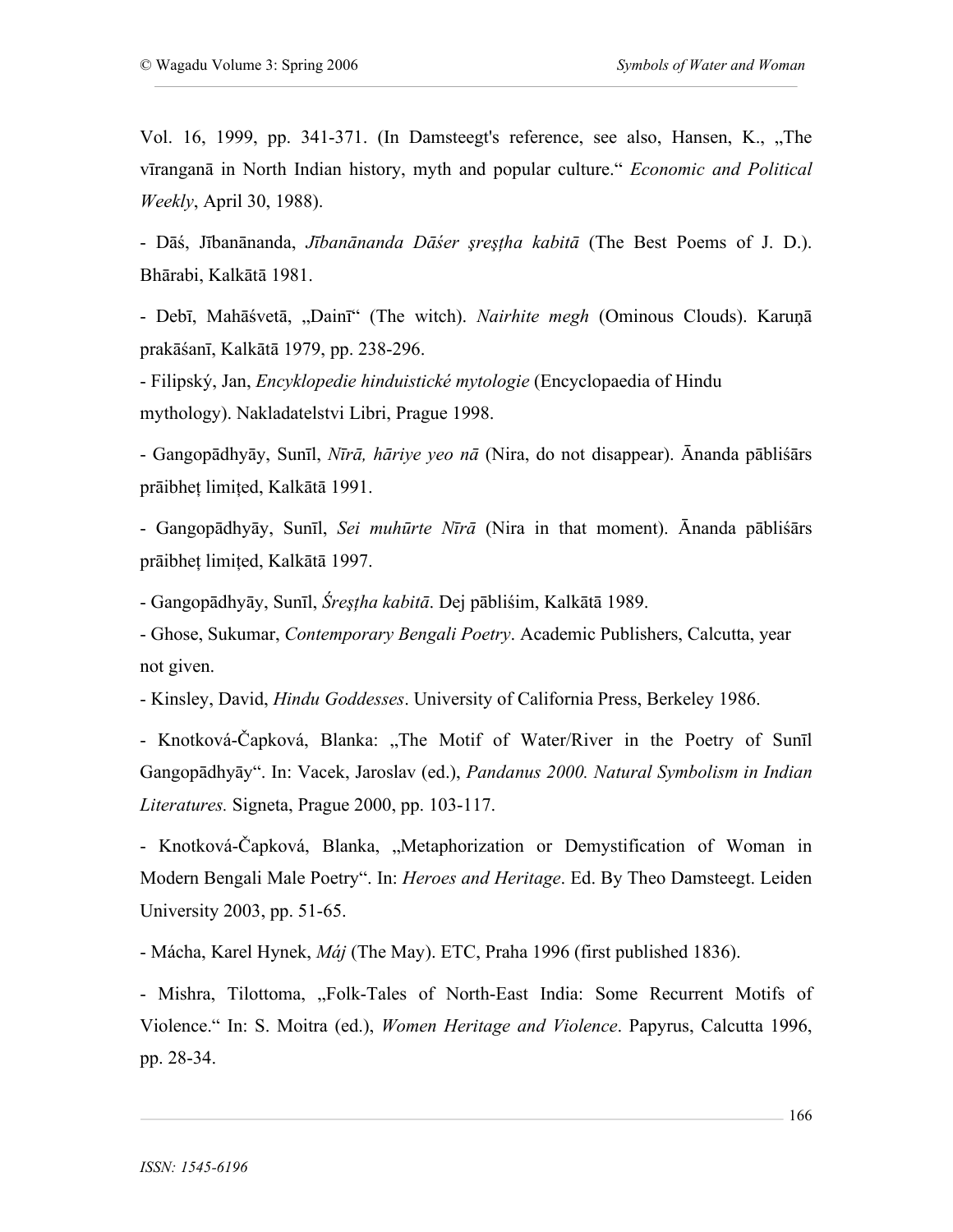- Mukhopādhyāy, Subhāş, Śreşţha kabitā. Dej pābliśim, Kalkātā 1989.

- Padia, Chandrakala (ed.), *Feminism, Tradition and Modernity.* Indian Institute of Advanced Study, Shimla 2002.

- Pratt, Annis, with White, Barbara, Andrea Loewenstein and Mary Wyer, *Archetypal Patterns of Women's Fiction*. Indiana Univ. Press, Bloomington, Cr.1981.

- Sarkār, Subodh, *Candradoş oşudhe sāre nā* (There is no cure for madness). Pratibhās, Bhāşānagar, Kalkātā 1999.

- Sarkār, Subodh, *Krittikāy saneţ kyānāru* (A sonet kangaroo on a remote star). Saptarşi Prakāśan, Kalkātā 2003.

- Sengupta, Mallikā, *Āmi sindhur meye* (I am a daughter of the ocean). Pratibhās, Kalkātā 1988.

- Sengupta, Mallikā, *Kathā mānobī* (Female voice). Ānanda Pābliśārs prāibheţ limiţed, Kalkātā 1999.

- Spivak, Gayatri Chakravorty, "Can the Subaltern Speak?" In: Nelson, Cary & Grossberg, Lawrence (eds): *Marxism and the Interpretation of Culture*. University of Illinois Press, Urbana & Chicago 1988.

- Ţhākur, Rabīndranāth, *Gītbitān*. *Rabīndra racanābalī* IV. Śri Sarasvatī preś, Kalkātā 1961.

- Wilkoszewska, Krystyna (ed.), *Aesthetics of the Four Elements: Earth, Water, Fire, Air.* University of Ostrava, Tilia Publishers 2001.

- Zbavitel, Dušan, *Hinduismus a jeho cesty k dokonalosti* (Hinduism and its ways to perfection). Dharma Gaia, Prague 1993.

**-** http://www.umiacs.umd.edu/users/sawweb/sawnet/news/fire.html

i

<sup>∗</sup> For technical reasons it was not possible to keep all diacritical marks in the published version, which I marked off in my original text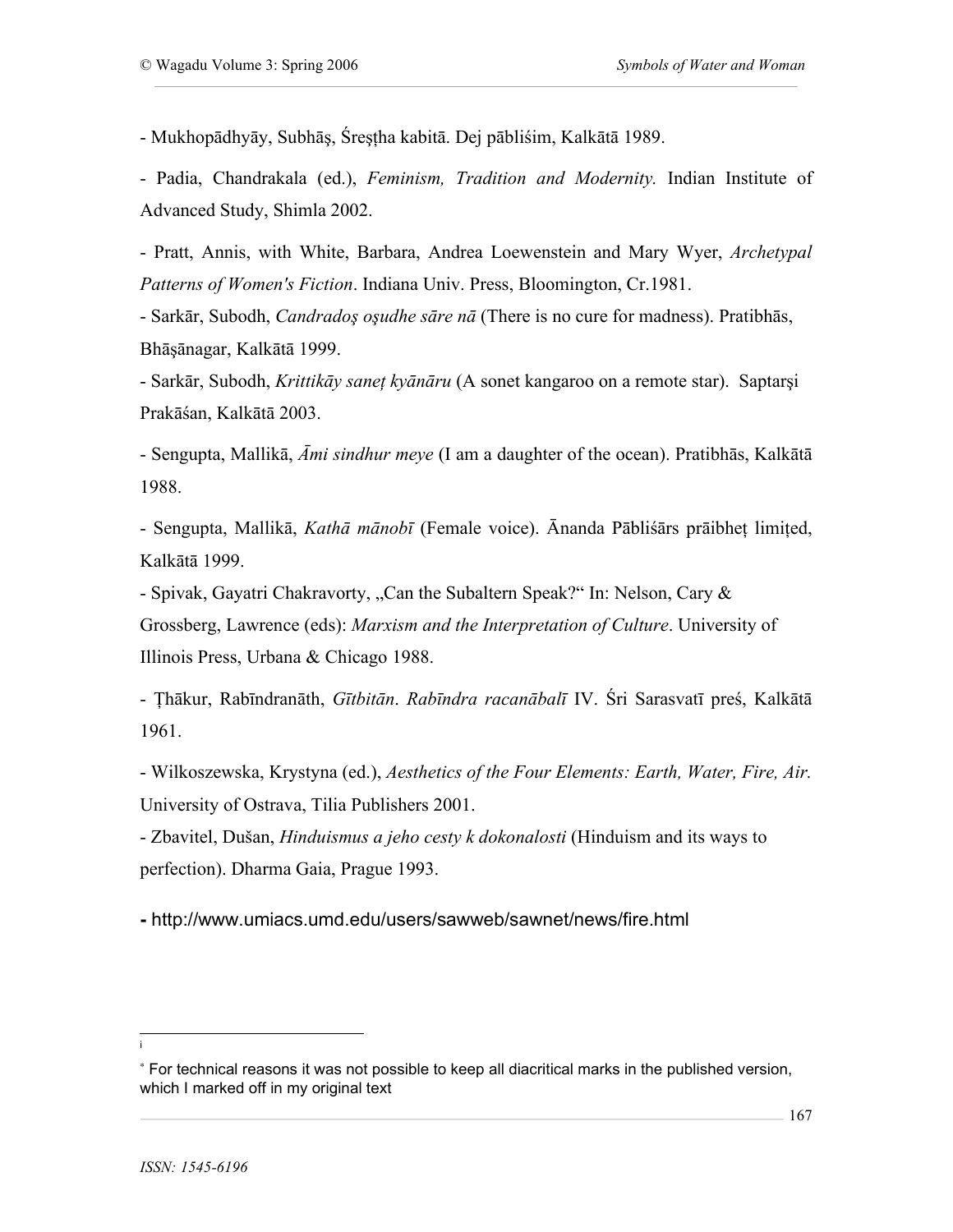<sup>ii</sup> On Woman and Earth, and Woman and Water & respective metaphorizations, see, Jakubczak, Marzenna, "Earth", namely p. 34, and Kalnická, Zdeňka, "Woman and Water", pp. 127-144, both in Wilkoszewska (ed.), 2001.<br><sup>iii</sup> We refer here to one of the most crucial poems of the 19th century Czech Romanism, "Máj"

(May) by Karel Hynek Mácha, where the poet calls the Earth-Mother Country as his mother, his "cradle and grave".<br>
<sup>IV</sup> Sivaiom is a stragge of the the country of the set of the set of the set of the set of the set of the

"cradle and grave". iv *<sup>Ś</sup>ivaism* is <sup>a</sup> stream of Hinduism worshipping the God *<sup>Ś</sup>iva*, together with *Vişņ<sup>u</sup>* and *Brahma*, one of the three main Gods of the Hindu pantheon. *Śivaism* and *Vişņuism* are two strongest

streams in Hinduism.<br><sup>Y</sup> Cf. with the worship of male (Śiva's) genitals – the *lingam.*<br><sup>vi</sup> On Hindu mythology, cf. Kinsley (1986), Filipský (1998), Zbavitel (1993).<br><sup>vil</sup> The all-mighty female power belongs to the cultur Pratt 1981); according to Pratt, they symbolize an undisturbed connection between woman and nature, a matriarchal order of the society, "where man is an indispensable but on the whole disturbing factor" (ibid., p. 171). Pratt characterizes these myths as one of the important archetypal models of the European women's fiction.<br>viii On the term "masculine domination", cf. Bourdieu, Pierre (2001).<br><sup>ix</sup> For modern subversive paraphrases of the witch motif, see, e.g. the short-story "Dāinī" (The

witch) by a Bengali writer Mahāśvetā Debī (Debī 1979), with a strong social critical interpretation of a political misuse of superstitions against the socially marginalized.<br><sup>x</sup> On the character of virānganā and its modern modifications in Hindi literature, see Damsteegt,

1999.<br><sup>xi</sup> Thākur, Rabīndranāth (1861-1941), a poet, prose-writer, dramatist, painter, author of new

musical style ("rabīndra-samgīt"), pedagogist and essayist. Nobel prize winner for literature<br>(1913).<br><sup>XII</sup> If not given athenviae, the Benneli quatations are described as a computer with the computation

<sup>xii</sup> If not given otherwise, the Bengali quotations are translated by the author of this article.<br><sup>xiii</sup> We use the term "post-Tagore" (and not "post-Thakur") as this English-shaped version of Ţhākur's name has been used as denoting the writings till 1950s or 1960s in the context of later

development of Bengali poetry.<br><sup>xiv</sup> On the personification of river as woman in the poetry of Sunīl Gangopādhyāy, see, Knotková-Čapková 2000.

Sunīl Gangopādhyāy, born 1934, one of the most famous living protagonists of the literary generation entering the Bengali cultural scene in the 1950s. He has been writing both poetry and prose (short stories and novels). He was also the associate editor of the reputed Bengali literary fortnightly *Deś*. In 1985 he got the Sāhitya Ākādemi Award for his historical novel *Sei samaye* (In that time).

xv Translated into English by Martin Kirkman, in: *Contemporary Bengali Poetry*, p. 22.

<sup>xvi</sup> Chandrakala Padia (a feminist Indian philosopher, rather reformist than radical) apologetically says: "The underlying idea that resonates most clearly in our basic philosophical tradition is that a person is not only an individual among other individuals, but is, in principle, knit indissolubly with a family, a community, and ultimately with the whole human race. This is the reason why we have never looked on society as a mere aggregate of individuals, but rather as living organism where everyone is a complement of the other, and should therefore help creating, sustaining and reinforcing an evolved social order." (Padia 2002, 2-3)

xvii The *Śivsena* (Hindu integrist party) leader Bal Thackeray criticized the film especially for giving the two unhappily married sisters-in-law the mythological names Sita and Radha: ""Why does the story revolve around a Hindu family?" he said. "Why has the filmmaker named the main characters Sita and Radha?" He said his party would stop the attacks if the two women were